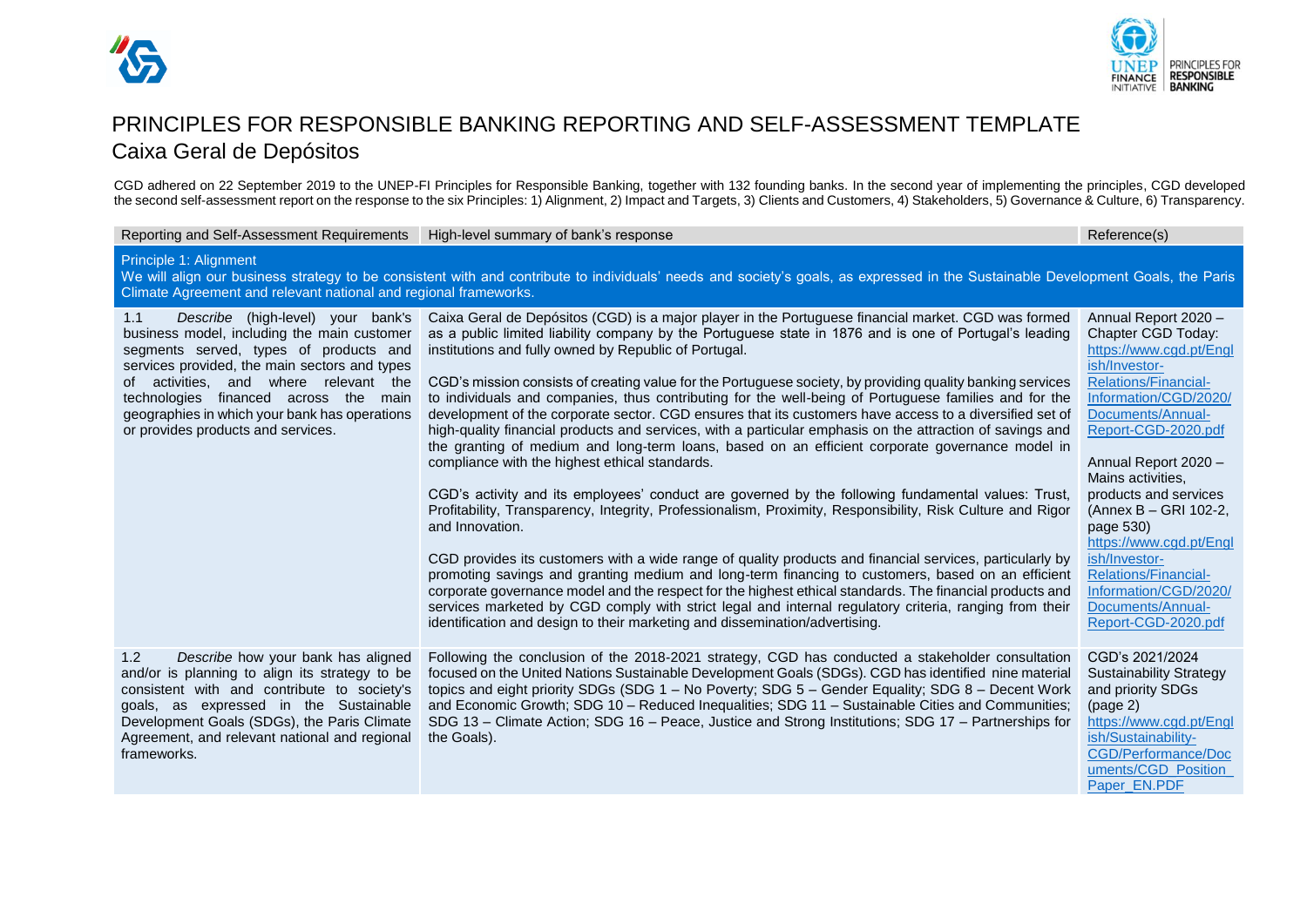In 2021, CGD has developed its 2021/2024 Sustainability Strategy, which reinforces the incorporation of ESG factors in the activities and business model, showing the ambition of CGD to be the leader in sustainable financing in Portugal. This ambition is underpinned by five ESG strategic pillars: 1) Sustainable and Inclusive Financing; 2) Climate Risk Management; 3) Equity, Digital and Financial Inclusion; 4) Transparent Governance Models; 5) Disclosure of Sustainability information.

Additionally, CGD voluntarily subscribes commitments and/or principles from national and international organizations aligned with the Sustainability Programme, such as: the Ten Principles of the United Nations (UN) Global Compact, Letter of Commitment to Sustainable Finance in Portugal, Principles for Responsible Banking (PRB), Principles for Responsible Investment (PRI), Climate Action - Business Ambition 1.5ºC, Portuguese Charter for Diversity, Letter of Commitment "Lisbon European Green Capital 2020 – Climate Action 2030", Net Zero Banking Alliance (NZBA) and Women's Empowerment Principles (WEP).

The above commitments materialize CGD's ambition to promote a fair and inclusive society and a sustainable future.

As an example of CGD´s Equality and Diversity strategy, in 2020 CGD published its Diversity Policy that sets out the principles applicable to CGD employees, in terms of diversity, as well as the targets for balanced representation between women and men in management and supervisory functions at CGD. The members of CGD's board of directors were appointed in 2021. The new composition of CGD's Board of Directors is based on a strategy of continuity in order to safeguard management stability and the pursuit of good results in the coming years. The choice or reappointment of the new directors was based on criteria of competence, high sense of public interest, independence, and ethical values.

Of the 17 members of the board of directors, six are women, three of whom have executive functions (more two women compared with 2017-2020 mandate).

In 2021, CGD reviewed the Equality Plan in order to further increase the scope of gender equality within its organization. Additionally, in response to Council of Ministers Resolution no. 18/2014, of March 7, CGD published the "Report on remuneration paid to women and men 2021", which aims to diagnose, identify and analyse remuneration differences in Caixa Geral de Depósitos Group entities.

Sustainable Development Goals (CGD website): [https://www.cgd.pt/Engl](https://www.cgd.pt/English/Sustainability-CGD/Vision/Pages/Sustainable-Development-Goals.aspx) [ish/Sustainability-](https://www.cgd.pt/English/Sustainability-CGD/Vision/Pages/Sustainable-Development-Goals.aspx)[CGD/Vision/Pages/Sus](https://www.cgd.pt/English/Sustainability-CGD/Vision/Pages/Sustainable-Development-Goals.aspx) [tainable-Development-](https://www.cgd.pt/English/Sustainability-CGD/Vision/Pages/Sustainable-Development-Goals.aspx)[Goals.aspx](https://www.cgd.pt/English/Sustainability-CGD/Vision/Pages/Sustainable-Development-Goals.aspx)

Equality Plan 2022 (only in Portuguese) [https://www.cgd.pt/Instit](https://www.cgd.pt/Institucional/Governo-Sociedade-CGD/Praticas-de-Bom-Governo/Documents/CGD_Plano-para-igualdade-genero.pdf) [ucional/Governo-](https://www.cgd.pt/Institucional/Governo-Sociedade-CGD/Praticas-de-Bom-Governo/Documents/CGD_Plano-para-igualdade-genero.pdf)[Sociedade-](https://www.cgd.pt/Institucional/Governo-Sociedade-CGD/Praticas-de-Bom-Governo/Documents/CGD_Plano-para-igualdade-genero.pdf)[CGD/Praticas-de-Bom-](https://www.cgd.pt/Institucional/Governo-Sociedade-CGD/Praticas-de-Bom-Governo/Documents/CGD_Plano-para-igualdade-genero.pdf)[Governo/Documents/C](https://www.cgd.pt/Institucional/Governo-Sociedade-CGD/Praticas-de-Bom-Governo/Documents/CGD_Plano-para-igualdade-genero.pdf) [GD\\_Plano-para](https://www.cgd.pt/Institucional/Governo-Sociedade-CGD/Praticas-de-Bom-Governo/Documents/CGD_Plano-para-igualdade-genero.pdf)[igualdade-genero.pdf](https://www.cgd.pt/Institucional/Governo-Sociedade-CGD/Praticas-de-Bom-Governo/Documents/CGD_Plano-para-igualdade-genero.pdf)

## Diversity Policy (Only in Portuguese)

[https://www.cgd.pt/Sust](https://www.cgd.pt/Sustentabilidade/Visao/Documents/Politica-Diversidade.pdf) [entabilidade/Visao/Doc](https://www.cgd.pt/Sustentabilidade/Visao/Documents/Politica-Diversidade.pdf) [uments/Politica-](https://www.cgd.pt/Sustentabilidade/Visao/Documents/Politica-Diversidade.pdf)[Diversidade.pdf](https://www.cgd.pt/Sustentabilidade/Visao/Documents/Politica-Diversidade.pdf)

Report on remuneration paid to women and men 2021 (Only in Portuguese): [https://www.cgd.pt/Instit](https://www.cgd.pt/Institucional/Governo-Sociedade-CGD/Praticas-de-Bom-Governo/Documents/RCRHM_2021.pdf) [ucional/Governo-](https://www.cgd.pt/Institucional/Governo-Sociedade-CGD/Praticas-de-Bom-Governo/Documents/RCRHM_2021.pdf)[Sociedade-](https://www.cgd.pt/Institucional/Governo-Sociedade-CGD/Praticas-de-Bom-Governo/Documents/RCRHM_2021.pdf)[CGD/Praticas-de-Bom-](https://www.cgd.pt/Institucional/Governo-Sociedade-CGD/Praticas-de-Bom-Governo/Documents/RCRHM_2021.pdf)[Governo/Documents/R](https://www.cgd.pt/Institucional/Governo-Sociedade-CGD/Praticas-de-Bom-Governo/Documents/RCRHM_2021.pdf) [CRHM\\_2021.pdf](https://www.cgd.pt/Institucional/Governo-Sociedade-CGD/Praticas-de-Bom-Governo/Documents/RCRHM_2021.pdf)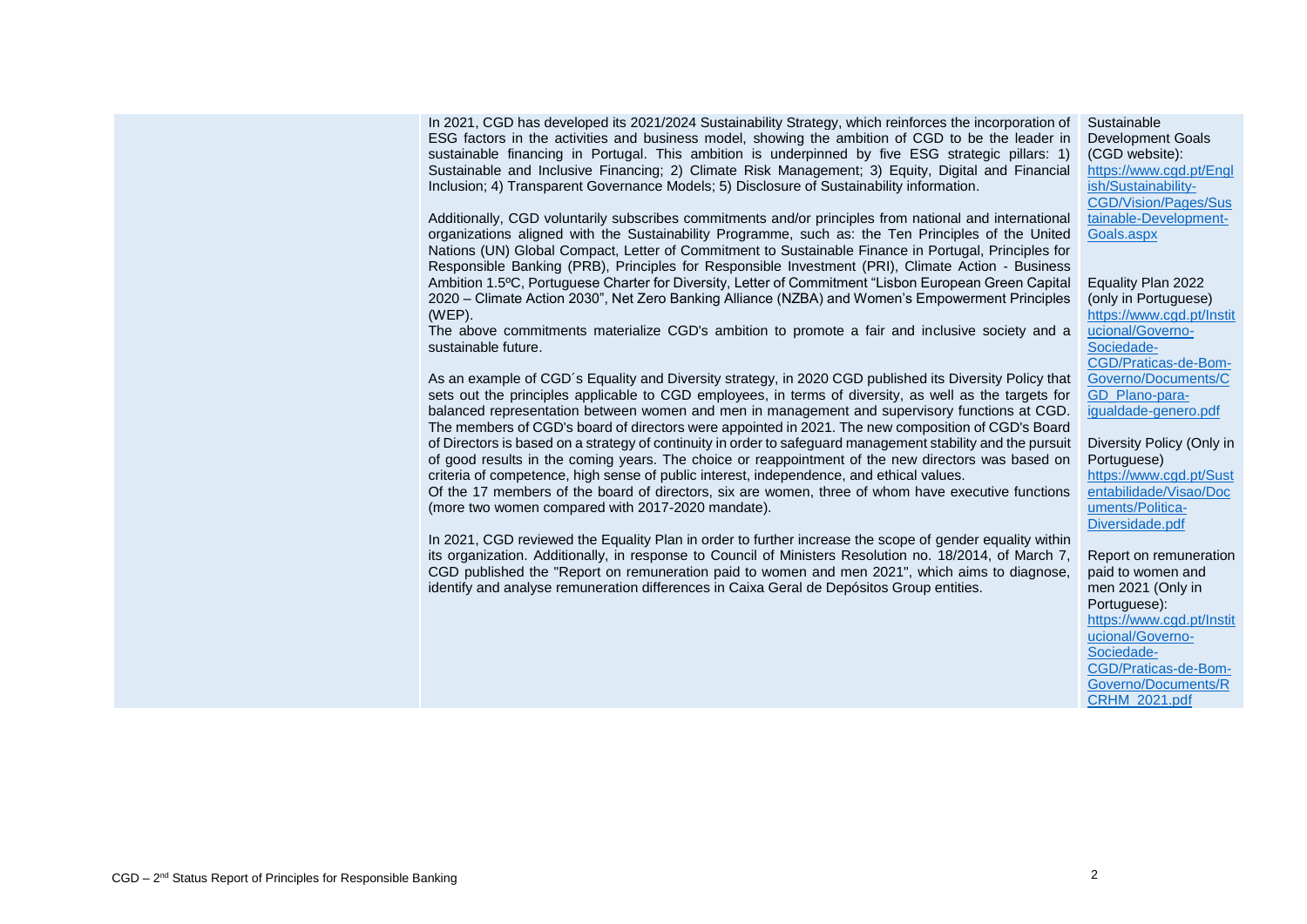#### **Principle 2: Impact and Target Setting**

**We will continuously increase our positive impacts while reducing the negative impacts on, and managing the risks to, people and environment resulting from our activities, products and services. To this end, we will set and publish targets where we can have the most significant impacts.**

## 2.1 **Impact Analysis**:

*Show* that your bank has identified the areas in which it has its most significant (potential) positive and negative impact through an impact analysis that fulfills the following elements:

a) Scope: The bank's core business areas, products/services across the main geographies that the bank operates in have been as described under 1.1. have been considered in the scope of the analysis.

b) Scale of Exposure: In identifying its areas of most significant impact the bank has considered where its core business/its major activities lie in terms of industries, technologies and geographies.

c) Context & Relevance: Your bank has taken into account the most relevant challenges and priorities related to sustainable development in the countries/regions in which it operates.

d) Scale and intensity/salience of impact: In identifying its areas of most significant impact, the bank has considered the scale and intensity/salience of the (potential) social, economic and environmental impacts resulting from the bank's activities and provision of products and services.

(your bank should have engaged with relevant stakeholders to help inform your analysis under elements c) and d))

*Show* that building on this analysis, the bank has • Identified and disclosed its areas of most significant (potential) positive and negative impact

• Identified strategic business opportunities in relation to the increase of positive impacts / reduction of negative impacts

a) **Scope:** Caixa Geral de Depósitos, S:A. (Portugal).

b) **Scale of Exposure**: CGD's operations with the highest net operating income are Consumer and Private banking (23%), Business Banking (6%) and Corporate Banking (13%). Consumer and private banking comprises banking activities for personal customers, the self-employed and micro enterprises. This segment also includes consumer finance, mortgage lending, credit cards and deposit-taking from personal customers.

Business Banking includes lending activities and resource-taking from major enterprises and SMEs. The segment includes loans, current accounts, investment project finance, bills discounting operations, venture capital, factoring, equipment and property leasing and syndicated loans underwriting in addition to lending to the public sector.

Corporate Banking includes activities related to acquisitions, mergers, restructuring operations, privatizations, subscriptions for and sales of securities (primary market), securitizations, preparation and organization of syndicated loans (merchant banking – loan sales), investment management, market and corporate financial analyses and advisory services.

c) **Context & Relevance:** For Portugal, based on the resource provided by the tool, CGD identified the seven main country needs (score of 3 and 4 - high and very high need level): Resources efficiency/security (SDG 6, 12, 13, 14 and 15), Strong Institutions, peace & stability (SDG 16 and 17), Water (SDG 6), Food (SDG 2), Housing (SDG 3, 11), Climate (SDG 13) and Waste (SDG 6,12,14 and 15).

d) **Scale and intensity/salience of impact**: At the consumer banking level the (potential) most significant positive impacts are related to Employment (SDG 8), Healthy and Inclusive Economies (11 and 8), access to credit for housing (SDG 11) and education (SDG 1 and 10). Issues that may have negative impact are resources efficiency/security related to potential energy intensive production and climate (SDG 13) due to associated emissions especially associated with housing and vehicle loans.

In sectorial financing portfolio, the main aspects where CGD has the potential to have a positive impact are i) employment by creating jobs and livelihoods (SDG 8), ii) inclusive and healthy economies (SDG 8 and 9) by supporting the various segments of the economy, namely retail, iii) strong institutions, peace & stability (SDG 16 and 17). Regarding potential negative impacts, these are related to:

i) Working conditions (SDG 8 and 5) that certain sectors may entail - As a response to this issue, CGD has mechanisms that limit and exclude sectors such as:

CGD Principles of Exclusion and Limitation: [https://www.cgd.pt/Engl](https://www.cgd.pt/English/Sustainability-CGD/Vision/Documents/Policy-Limitation-Sectorial-Exclusion.pdf) [ish/Sustainability-](https://www.cgd.pt/English/Sustainability-CGD/Vision/Documents/Policy-Limitation-Sectorial-Exclusion.pdf)[CGD/Vision/Documents](https://www.cgd.pt/English/Sustainability-CGD/Vision/Documents/Policy-Limitation-Sectorial-Exclusion.pdf)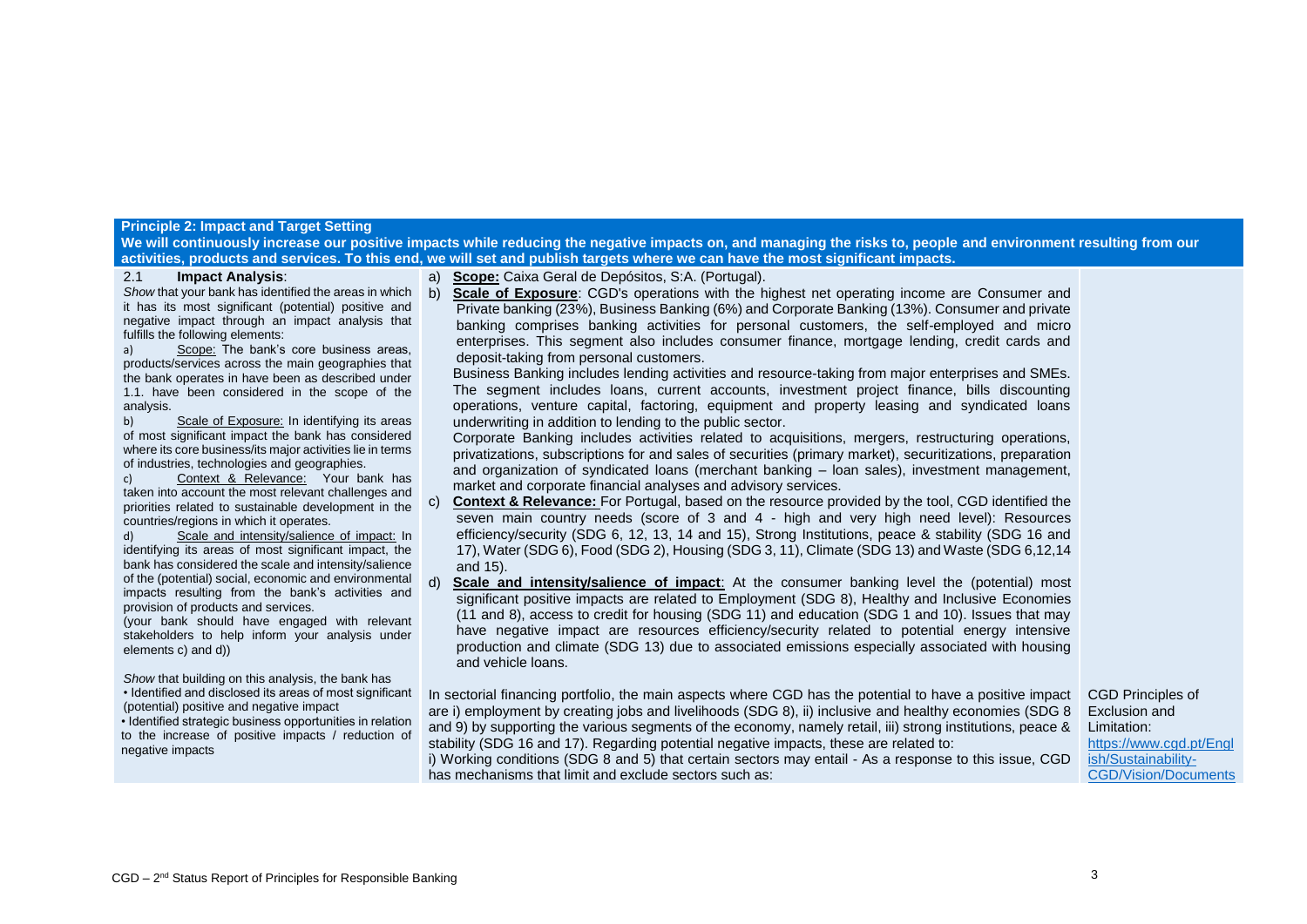| Production or trade of any product or activity found to be illegal in the country where the<br>investment occurs, or if illegal under the scope of international regulations or agreements,<br>including those that CGD subscribes or integrates;<br>Companies or projects that use child labor or work deemed to be forced;<br>Companies and activities related to prostitution;<br>$\bullet$<br>Companies and projects that disseminates discriminatory information or acts discriminatorily<br>considering religious, political, racial or gender-based terms;<br>Companies and activities with unlicensed wildlife trade or endangered species.<br>$\bullet$                                                                                                                                                                                                                                                                                                                 | /Policy-Limitation-<br>Sectorial-Exclusion.pdf                                                                                                           |
|----------------------------------------------------------------------------------------------------------------------------------------------------------------------------------------------------------------------------------------------------------------------------------------------------------------------------------------------------------------------------------------------------------------------------------------------------------------------------------------------------------------------------------------------------------------------------------------------------------------------------------------------------------------------------------------------------------------------------------------------------------------------------------------------------------------------------------------------------------------------------------------------------------------------------------------------------------------------------------|----------------------------------------------------------------------------------------------------------------------------------------------------------|
| ii) Climate and Resources efficiency/security (ODS 13) related to greenhouse gas emissions associated<br>with certain activities - In the climate action position paper, CGD identified the sectors in its credit portfolio<br>that have the most negative impact on the environment, namely:<br>- Manufactured industries (31%)<br>- Electricity, gas, steam, hot and cold water and cold air (19%)<br>- Water abstractions, treatment and distribution; sanitation, waste management and depollution (10%)<br>- Agriculture, animal production, hunting, forestry and fishing (9%)<br>- Transport and storage (8%)                                                                                                                                                                                                                                                                                                                                                             | <b>Position Paper Climate</b><br>Action:<br>https://www.cgd.pt/Engl<br>ish/Sustainability-<br>CGD/Performance/Doc<br>uments/CGD_Position<br>Paper_EN.PDF |
| iii) Waste (SDG 6, 12, 14 and 15) as an indirect impact of the work developed by each of the sectors.                                                                                                                                                                                                                                                                                                                                                                                                                                                                                                                                                                                                                                                                                                                                                                                                                                                                            |                                                                                                                                                          |
| To mitigate the negative effects that some financed companies may cause CGD has developed an ESG<br>rating. ESG rating allows for combining this assessment of non-financial aspects with the traditional<br>financial assessment (split into investment grade ratings and non-investment grade ratings), generating<br>a matrix with four possible sustainable finance strategies: Optimizing, Capturing, Pondering or Divesting.<br>The ESG rating methodology considers:<br>Environmental Criteria, namely in what concerns the climate, such as the assessment of physical<br>$\bullet$<br>risk (general-to-specific, country, region, activity, company) and transition risk (greenhouse gas<br>emissions, carbon intensity, energy costs and investment in R&D);<br>Social Criteria, such as gender equality, remuneration level and investment in training;<br>$\bullet$<br>Governance Criteria, such as the quality of partners/shareholders and that of the management. | ESG rating model:<br>https://www.cgd.pt/Engl<br>ish/Sustainability-<br>CGD/Responsible-<br>Business/Pages/ESG-<br>Rating-Model.aspx                      |
| Based on materiality and impact analysis, nine themes were identified as relevant for internal and external<br>stakeholders that gave rise to the 5 pillars of CGD's 2021-2024 sustainability strategy:<br>• Sustainable and Inclusive Finance (SDG 11 and 8)<br>Management of Climate Risk (SDG 13)                                                                                                                                                                                                                                                                                                                                                                                                                                                                                                                                                                                                                                                                             |                                                                                                                                                          |
| Equity, Digital and Financial inclusion (SDG 1 and 10)<br>Transparent Governance Models (SDG 5 and 16)<br>• Disclosure of Sustainability Information (SDG 17)                                                                                                                                                                                                                                                                                                                                                                                                                                                                                                                                                                                                                                                                                                                                                                                                                    |                                                                                                                                                          |
| Please provide your bank's conclusion/statement if it has fulfilled the requirements regarding Impact Analysis.                                                                                                                                                                                                                                                                                                                                                                                                                                                                                                                                                                                                                                                                                                                                                                                                                                                                  |                                                                                                                                                          |
| CGD developed a new impact analysis according to the tool made available by UNEP-FI for 2021 data information, this data is extremely relevant to monitor business prospects                                                                                                                                                                                                                                                                                                                                                                                                                                                                                                                                                                                                                                                                                                                                                                                                     |                                                                                                                                                          |
|                                                                                                                                                                                                                                                                                                                                                                                                                                                                                                                                                                                                                                                                                                                                                                                                                                                                                                                                                                                  |                                                                                                                                                          |

and check their alignment with the strategic pillars defined for 2021-2024.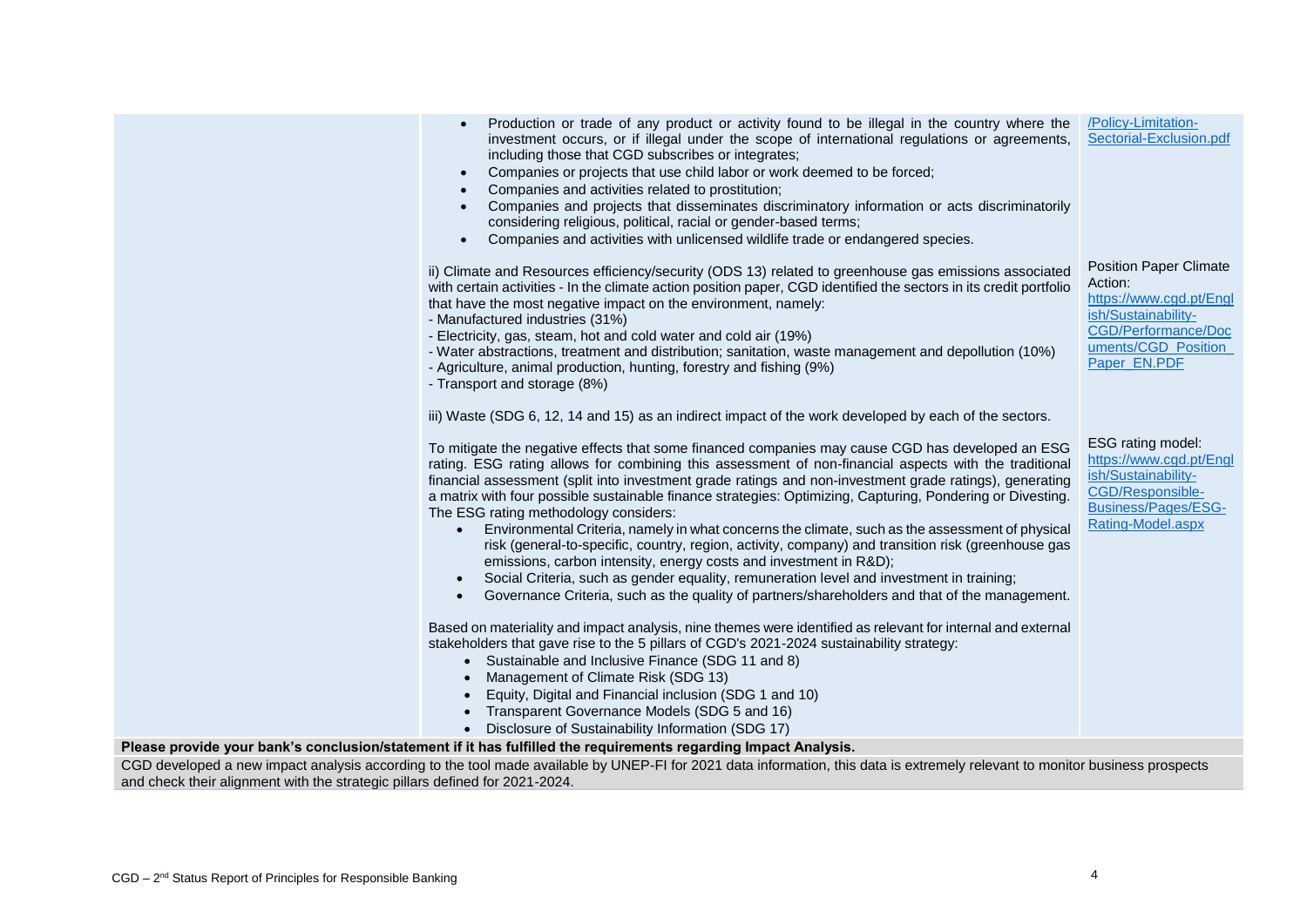| <b>Target Setting</b><br>2.2<br>Show that the bank has set and published a minimum<br>of two S\pecific, Measurable (can be qualitative or<br>quantitative), Achievable, Relevant and Time-bound<br>(SMART) targets, which address at least two of the<br>identified "areas of most significant impact", resulting<br>from the bank's activities and provision of products<br>and services.<br><b>Show</b> that these targets are linked to and drive<br>alignment with and greater contribution to appropriate<br>Sustainable Development Goals, the goals of the<br>Paris Agreement, and other relevant international,<br>national or regional frameworks. The bank should<br>have identified a baseline (assessed against a<br>particular year) and have set targets against this<br>baseline.<br>Show that the bank has analysed and acknowledged<br>significant (potential) negative impacts of the set<br>targets on other dimensions of the SDG/climate<br>change/society's goals and that it has set out relevant<br>actions to mitigate those as far as feasible to<br>maximize the net positive impact of the set targets. | In order to have a holistic view of all relevant topics pertaining to environmental, social and<br>governance matters, a systematic, comprehensive and rigorous process of materiality assessment<br>was implemented, based on the following premises:<br>Consulting with stakeholders to understand their main expectations (eg. based on SDG<br>(1)<br>perspective survey);<br>Identifying the main trends of the financial market trends at an international level (eg. the Global<br>2)<br>Risks Report (WEF), Ten principles of Global Compact (UNGC), Principles for Responsible<br>Banking);<br>Acknowledging future challenges and opportunities identified by leading institutions in the<br>3)<br>financial sector (eg. TCFD, Ending Poverty, Investing in Opportunity, Letter of Commitment for<br>sustainable financing in Portugal)<br>CGD aims to be the leading Portuguese bank in Sustainable Finance by adapting and mitigating to<br>climate change. Following the implementation of the 2021-2024 Sustainability Strategy, that is<br>underpinned by five ESG strategic pillars, CGD has defined SMART targets:<br>- Sustainable and Inclusive Finance (SDG 11 and 8): 2 billion euros on ESG financing until 2025;<br>- Climate Risk Management (SDG 13): Achieving carbon neutrality of the financing portfolio by<br>2050 and of own operations by 2030;<br>- Equity, Digital and Financial Inclusion (SDG 10 and 1): Increase digital access and financial<br>inclusion of more than 1 million adults (>45 years) by 2025;<br>- Transparent Governance Models (SDG 16 and 5): Reach at least 38% of women in managemnet<br>positions by 2024;<br>- Disclosure of Information on Sustainability (SDG 17): Disclose GHG emissions associated with<br>financing activities by 2023; | CGD's 2021-2024<br>Sustainability Strategy and<br><b>SMART</b> targets<br>https://www.cgd.pt/English/<br>Investor-<br><b>Relations/Financial-</b><br>Information/CGD/Presentat<br>ions/Documents/Presentati<br>on-Consolidated-<br>Operations-3Q-2021.pdf |  |
|-------------------------------------------------------------------------------------------------------------------------------------------------------------------------------------------------------------------------------------------------------------------------------------------------------------------------------------------------------------------------------------------------------------------------------------------------------------------------------------------------------------------------------------------------------------------------------------------------------------------------------------------------------------------------------------------------------------------------------------------------------------------------------------------------------------------------------------------------------------------------------------------------------------------------------------------------------------------------------------------------------------------------------------------------------------------------------------------------------------------------------------|---------------------------------------------------------------------------------------------------------------------------------------------------------------------------------------------------------------------------------------------------------------------------------------------------------------------------------------------------------------------------------------------------------------------------------------------------------------------------------------------------------------------------------------------------------------------------------------------------------------------------------------------------------------------------------------------------------------------------------------------------------------------------------------------------------------------------------------------------------------------------------------------------------------------------------------------------------------------------------------------------------------------------------------------------------------------------------------------------------------------------------------------------------------------------------------------------------------------------------------------------------------------------------------------------------------------------------------------------------------------------------------------------------------------------------------------------------------------------------------------------------------------------------------------------------------------------------------------------------------------------------------------------------------------------------------------------------------------------------------------------------------------------------------------------------|-----------------------------------------------------------------------------------------------------------------------------------------------------------------------------------------------------------------------------------------------------------|--|
| Please provide your bank's conclusion/statement if it has fulfilled the requirements regarding Target Setting.                                                                                                                                                                                                                                                                                                                                                                                                                                                                                                                                                                                                                                                                                                                                                                                                                                                                                                                                                                                                                      |                                                                                                                                                                                                                                                                                                                                                                                                                                                                                                                                                                                                                                                                                                                                                                                                                                                                                                                                                                                                                                                                                                                                                                                                                                                                                                                                                                                                                                                                                                                                                                                                                                                                                                                                                                                                         |                                                                                                                                                                                                                                                           |  |
| With the materiality analysis and definition of the 2021-2024 sustainability strategy (as one of the Bank's strategic pillars), CGD defined SMART goals that are in line with principle 2<br>of the PRBs.                                                                                                                                                                                                                                                                                                                                                                                                                                                                                                                                                                                                                                                                                                                                                                                                                                                                                                                           |                                                                                                                                                                                                                                                                                                                                                                                                                                                                                                                                                                                                                                                                                                                                                                                                                                                                                                                                                                                                                                                                                                                                                                                                                                                                                                                                                                                                                                                                                                                                                                                                                                                                                                                                                                                                         |                                                                                                                                                                                                                                                           |  |
| 2.3<br>Plans for Target Implementation and<br>Monitoring<br>Show that your bank has defined actions and<br>milestones to meet the set targets.<br>Show that your bank has put in place the means to<br>measure and monitor progress against the set<br>targets. Definitions of key performance indicators,<br>any changes in these definitions, and any rebasing of                                                                                                                                                                                                                                                                                                                                                                                                                                                                                                                                                                                                                                                                                                                                                                 | At board level, CGD monitors the implementation of the Sustainability Action Plan defined under the<br>Sustainability Strategy in the Sustainability Committee, at least two times a year.<br>The Sustainability Committee is an advisory body to the Executive Committee, chaired by the Chair<br>of the Executive Committee and composed of managers from different corporate areas responsible<br>for carrying out the outlined activities.<br>The Sustainability Area coordinates and evaluates the implementation of the Sustainability Action<br>Plans with the different departments within CGD's business units, on a quarterly basis.                                                                                                                                                                                                                                                                                                                                                                                                                                                                                                                                                                                                                                                                                                                                                                                                                                                                                                                                                                                                                                                                                                                                                          |                                                                                                                                                                                                                                                           |  |

**Please provide your bank's conclusion/statement if it has fulfilled the requirements regarding Plans for Target Implementation and Monitoring.**

We consider that CGD have complied with the requirements of this principle.

baselines should be transparent.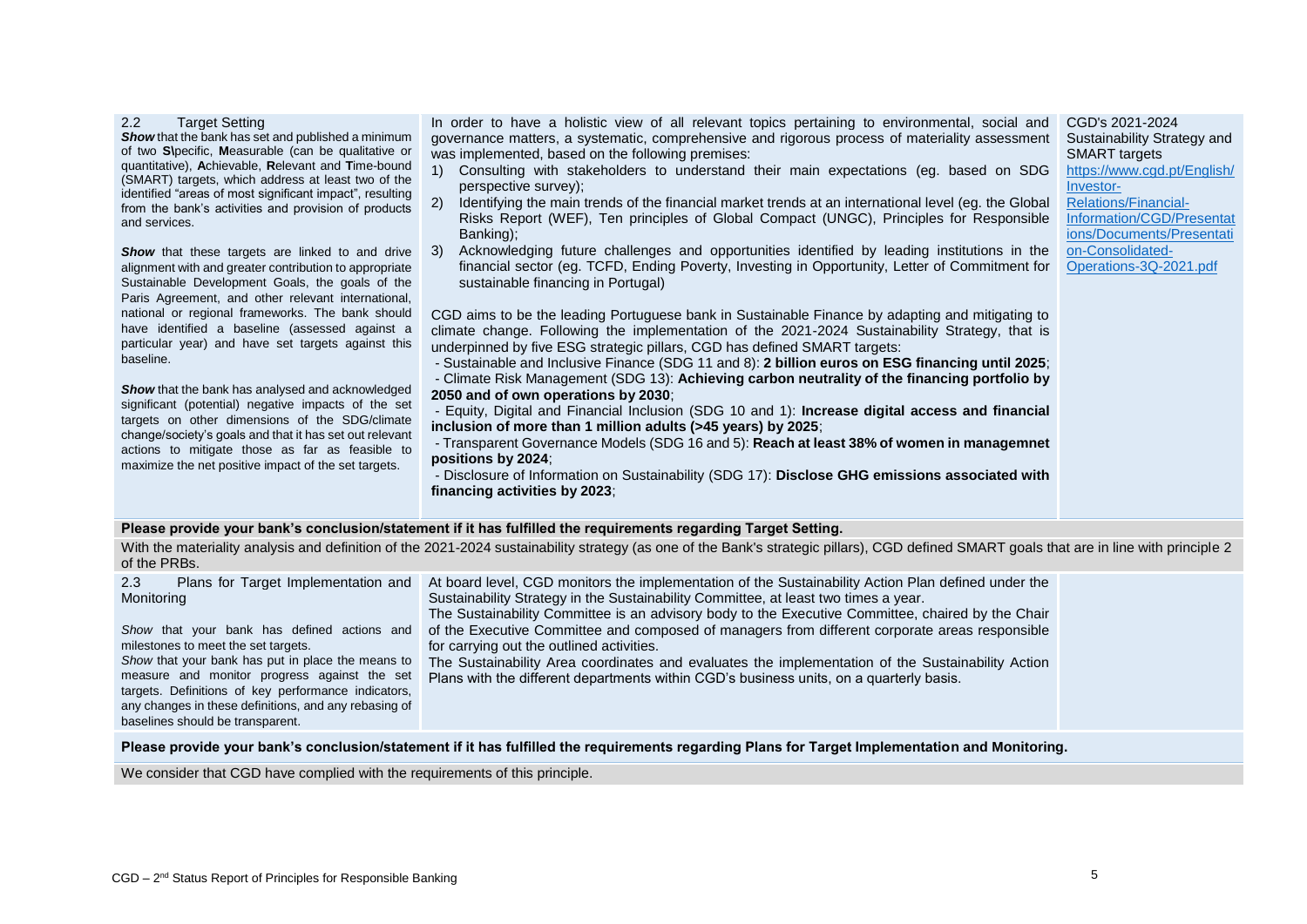| 2.4 Progress on Implementing Targets<br>For each target separately:<br>Show that your bank has implemented the actions it<br>had previously defined to meet the set target.<br>Or explain why actions could not be implemented /<br>needed to be changed and how your bank is adapting<br>its plan to meet its set target.<br>Report on your bank's progress over the last 12<br>months (up to 18 months in your first reporting after<br>becoming a signatory) towards achieving each of the<br>set targets and the impact your progress resulted in.<br>(where feasible and appropriate, banks should<br>include quantitative disclosures) | CGD implemented its 2021-2024 Sustainability Strategy in 2021 and is currently measuring and<br>monitoring the targets set, which will be reported on the Sustainability Report in 2022. Nevertheless,<br>every year CGD monitors, evaluates and presents social, environmental and governance data in its<br>Sustainability report in accordance with the guidelines of the GRI Standard: Core option.<br>In 2021 CGD has conducted the following activities and achieved the following targets:<br>- Issuance of a senior preferential debt (sustainability bond);<br>- Development of a Sustainable Finance Framework;<br>- Calculation of scope 3 - category 15 (investments) Emissions;<br>- Publication of a Position Paper conveying CGD's principles an commitments on climate action;<br>- Development of an ESG Rating Model;<br>- Launch of the Caixa Invest Green Land financing loan;<br>- Partnership between CGD and EDP for the B2B solution for the acquisition/service of solar panels<br>with associated financing;<br>- 2021 Caixa Social Awards (34 awarded projects with 500.000€ - 129,700 beneficiaries;<br>- 2021 Caixa Mais Mundo Awards (150 students awarded with 150.000€)<br>- CGD's Volunteering Day (food delivered to 24 social institutions);<br>- Publication of CGD's 2022 Gender Equality Plan<br>- Leadership rating at CDP (A- on both Climate Change 2021 and Supplier Engagement Rating<br>$2021$ ;<br>- Adherence to the Net-Zero Banking Alliance (NZBA) and to Women Empowerment Principles<br>(WEP);<br>- Publication of a Sustainability brochure;<br>- Renewable of the certification of the Environmental Management System in accordance with ISO<br>14001. | Annual Report CGD 2020<br>(page 455):<br>https://www.cgd.pt/English/<br>Investor-<br>Relations/Financial-<br>Information/CGD/2020/Doc<br>uments/Annual-Report-<br><b>CGD-2020.pdf</b><br>Sustainable Finance<br>Framework:<br>https://www.cgd.pt/English/<br>Investor-Relations/Debt-<br>Issuances/Prospectus/Doc<br>uments/CGD-<br>SustainableFinanceFrame<br>work.pdf<br><b>Results Presentation 2021:</b><br>https://www.cgd.pt/English/<br>Investor-<br><b>Relations/Financial-</b><br>Information/CGD/Presentat<br>ions/Documents/Presentati<br>on-Consolidated-<br>Operations-4Q-2021.PDF<br><b>External Assessments:</b><br>https://www.cqd.pt/English/<br>Sustainability-<br>CGD/Performance/Pages/<br>External-<br>Assessments.aspx |
|----------------------------------------------------------------------------------------------------------------------------------------------------------------------------------------------------------------------------------------------------------------------------------------------------------------------------------------------------------------------------------------------------------------------------------------------------------------------------------------------------------------------------------------------------------------------------------------------------------------------------------------------|--------------------------------------------------------------------------------------------------------------------------------------------------------------------------------------------------------------------------------------------------------------------------------------------------------------------------------------------------------------------------------------------------------------------------------------------------------------------------------------------------------------------------------------------------------------------------------------------------------------------------------------------------------------------------------------------------------------------------------------------------------------------------------------------------------------------------------------------------------------------------------------------------------------------------------------------------------------------------------------------------------------------------------------------------------------------------------------------------------------------------------------------------------------------------------------------------------------------------------------------------------------------------------------------------------------------------------------------------------------------------------------------------------------------------------------------------------------------------------------------------------------------------------------------------------------------------------------------------------------------------------------------------------------------------------------------------------------|----------------------------------------------------------------------------------------------------------------------------------------------------------------------------------------------------------------------------------------------------------------------------------------------------------------------------------------------------------------------------------------------------------------------------------------------------------------------------------------------------------------------------------------------------------------------------------------------------------------------------------------------------------------------------------------------------------------------------------------------|
|                                                                                                                                                                                                                                                                                                                                                                                                                                                                                                                                                                                                                                              | Please provide your bank's conclusion/statement if it has fulfilled the requirements regarding Progress on Implementing Targets                                                                                                                                                                                                                                                                                                                                                                                                                                                                                                                                                                                                                                                                                                                                                                                                                                                                                                                                                                                                                                                                                                                                                                                                                                                                                                                                                                                                                                                                                                                                                                              |                                                                                                                                                                                                                                                                                                                                                                                                                                                                                                                                                                                                                                                                                                                                              |

In 2021, CGD defined the strategic goals for 2021-2024 period and has developed several measures that contribute to achieving them.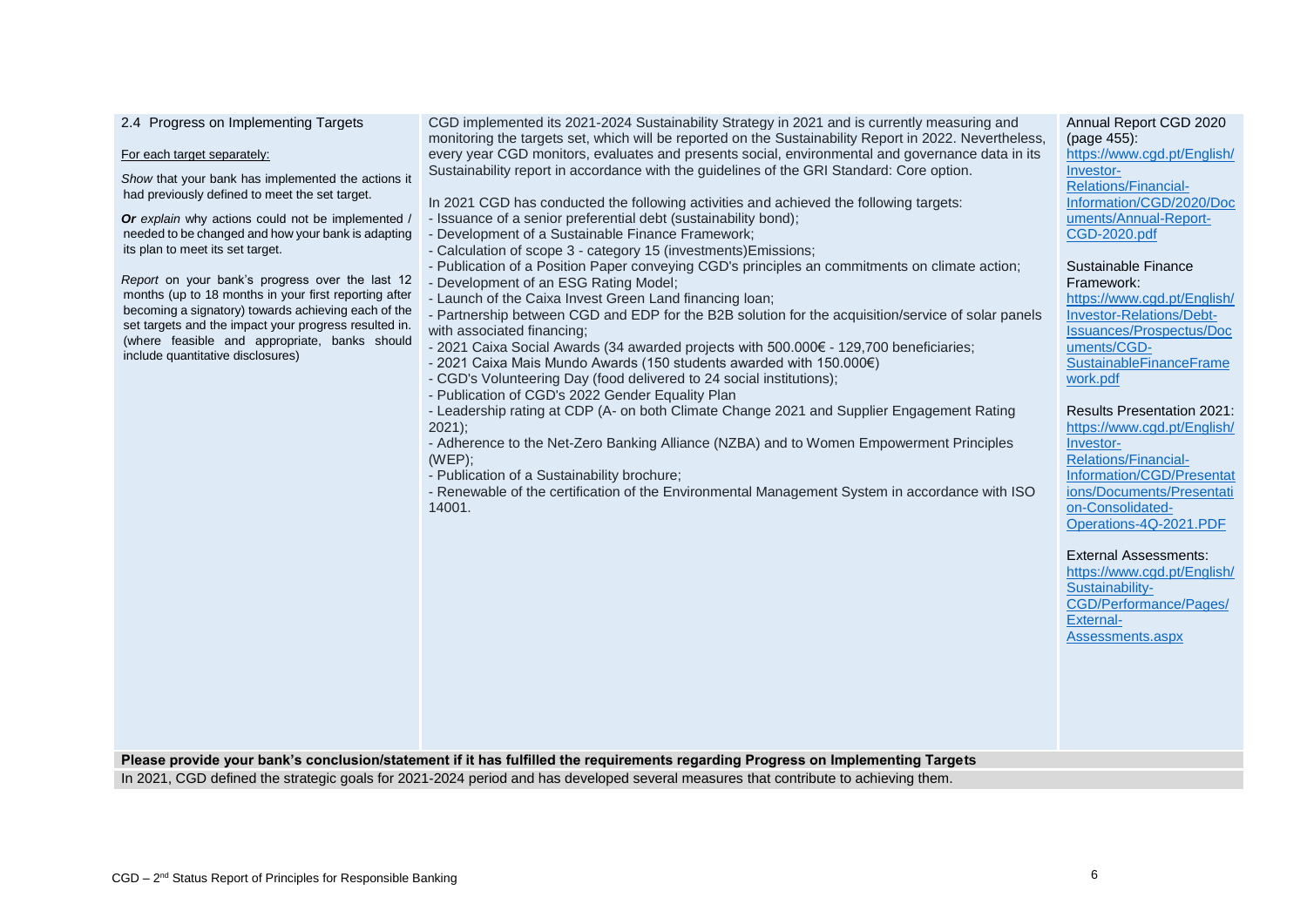| <b>Principle 3: Clients and Customers</b>                                                                                                                                                                                                                                                                                                                                                        |                                                                                                                                                                                                                                                                                                                                                                                                                                                                                                                                                                                                                                                                                                                                                                                                                                                                                                                                                                                                                                                                                                                                                                                                                                                                                                                                                                                                                                                                                                                                                                                                                                                                                                                                                                                                                                                                                                                                                                                                                                                  |                                                                                                                                                                                                                                                                                                                        |  |
|--------------------------------------------------------------------------------------------------------------------------------------------------------------------------------------------------------------------------------------------------------------------------------------------------------------------------------------------------------------------------------------------------|--------------------------------------------------------------------------------------------------------------------------------------------------------------------------------------------------------------------------------------------------------------------------------------------------------------------------------------------------------------------------------------------------------------------------------------------------------------------------------------------------------------------------------------------------------------------------------------------------------------------------------------------------------------------------------------------------------------------------------------------------------------------------------------------------------------------------------------------------------------------------------------------------------------------------------------------------------------------------------------------------------------------------------------------------------------------------------------------------------------------------------------------------------------------------------------------------------------------------------------------------------------------------------------------------------------------------------------------------------------------------------------------------------------------------------------------------------------------------------------------------------------------------------------------------------------------------------------------------------------------------------------------------------------------------------------------------------------------------------------------------------------------------------------------------------------------------------------------------------------------------------------------------------------------------------------------------------------------------------------------------------------------------------------------------|------------------------------------------------------------------------------------------------------------------------------------------------------------------------------------------------------------------------------------------------------------------------------------------------------------------------|--|
| We will work responsibly with our clients and our customers to encourage sustainable practices and enable economic activities that create shared prosperity for                                                                                                                                                                                                                                  |                                                                                                                                                                                                                                                                                                                                                                                                                                                                                                                                                                                                                                                                                                                                                                                                                                                                                                                                                                                                                                                                                                                                                                                                                                                                                                                                                                                                                                                                                                                                                                                                                                                                                                                                                                                                                                                                                                                                                                                                                                                  |                                                                                                                                                                                                                                                                                                                        |  |
| current and future generations.<br>Provide an overview of the policies<br>3.1<br>and practices your bank has in place and/or is<br>planning to put in place to promote responsible<br>relationships with its customers. This should<br>include high-level information on any<br>programmes and actions implemented (and/or<br>planned), their scale and, where possible, the<br>results thereof. | The values, ethical principles and rules of professional conduct that govern the actions of CGD and<br>its employees are disclosed in the institution through the Code of Conduct, published on the intranet<br>and institutional website.<br>In order to continuously reinforce a culture of compliance at CGD, the Compliance Department (DC),<br>in its Ethics and Conduct Unit, promotes the dissemination of the Code and the awareness and training<br>of all employees, monitoring its application and its updating, in collaboration with other structural<br>bodies. In 2021, CGD provided training to all CGD employees on Ethics and Conduct and provided<br>training on issues related to the management and reporting of Conflicts of Interest, the Corruption<br>Prevention Plan and the Code of Conduct management model to employees of different CGD<br>structural bodies and employees of CGD Group entities.<br>In 2021, CGD continued to produce and regularly report its integrated customer experience report,<br>which presents all the customer quality and satisfaction indicators currently calculated by the various<br>Caixa areas: reputation and image, customer satisfaction with Caixa and with the services and key<br>moments of interaction between customers and the bank, volume of complaints and performance of<br>business processes.<br>In 2021, 12,050 complaints and 164 suggestions were registered, making a total of 12,214 entries,<br>roughly the same volume as in 2020. Throughout the year there was a heterogeneous distribution,<br>with a greater concentration of the volume of complaints received in the 1st semester (57% of the total<br>compared to 43% in the 2nd semester).<br>The most popular topics were Customer Service, Means of Payment/Movement and Self-Service<br>Channels, with 25%, 21% and 18% of the total, respectively. There was also a reduction in the number<br>of complaints in Credit (29%), Financial Instruments (21%) and Deposits (7%) compared to 2020. | CGD's Code of Conduct:<br>https://www.cgd.pt/English/<br>Institutional/Corporate-<br>Governance/Documents/C<br>GD-Code-of-Conduct.pdf                                                                                                                                                                                  |  |
| Describe how your bank has worked<br>3.2<br>with and/or is planning to work with its clients<br>and customers to encourage sustainable<br>practices and enable sustainable economic<br>activities. This should include information on<br>actions planned/implemented, products and<br>services developed, and, where possible, the<br>impacts achieved.                                          | Policies and commitments reflect CGD's ambition within the scope of its responsible management<br>practices, reinforcing ethics, rigor and transparency to all activities and operations, binding employees<br>and functional structures, Group companies and, whenever applicable, partners, suppliers and<br>remaining stakeholders to the compliance therewith, as example:<br>- Sustainability Policy, that lays down the Sustainability Management Model and the guidelines<br>concerning the key sustainable operation areas.<br>- Environmental Policy, that lays down CGD's commitments and performance guidelines linked with<br>environmental issues:<br>- Community Involvement Policy, that sets out CGD's commitments and guidelines for structuring,<br>assessing and monitoring its impacts on society;<br>- Principles of exclusion and limitation, that sets out a list of Principles underlying activities and projects<br>that are excluded, or restricted under certain terms, from CGD's credit policy;<br>- Human Rights declaration that strengthens the commitment to respect human rights in the<br>relationship with all stakeholders;<br>- Caixa Gestão de Ativos' Involvement Policy engages with target investment companies, fostering a<br>close dialogue on Socially Responsible Investment issues;                                                                                                                                                                                                                                                                                                                                                                                                                                                                                                                                                                                                                                                                                                              | Policies:<br>https://www.cgd.pt/English/<br>Sustainability-<br><b>CGD/Vision/Pages/Policies</b><br>.aspx<br>Involvement Policy:<br>https://www.cgd.pt/Site/CX<br>A/Caixa-gestao-<br>ativos/Institucional/Publica<br>coes-<br>Obrigatorias/Documents/P<br>olltica envolvimento CXAf<br>inal.pdf (only in<br>Portuguese) |  |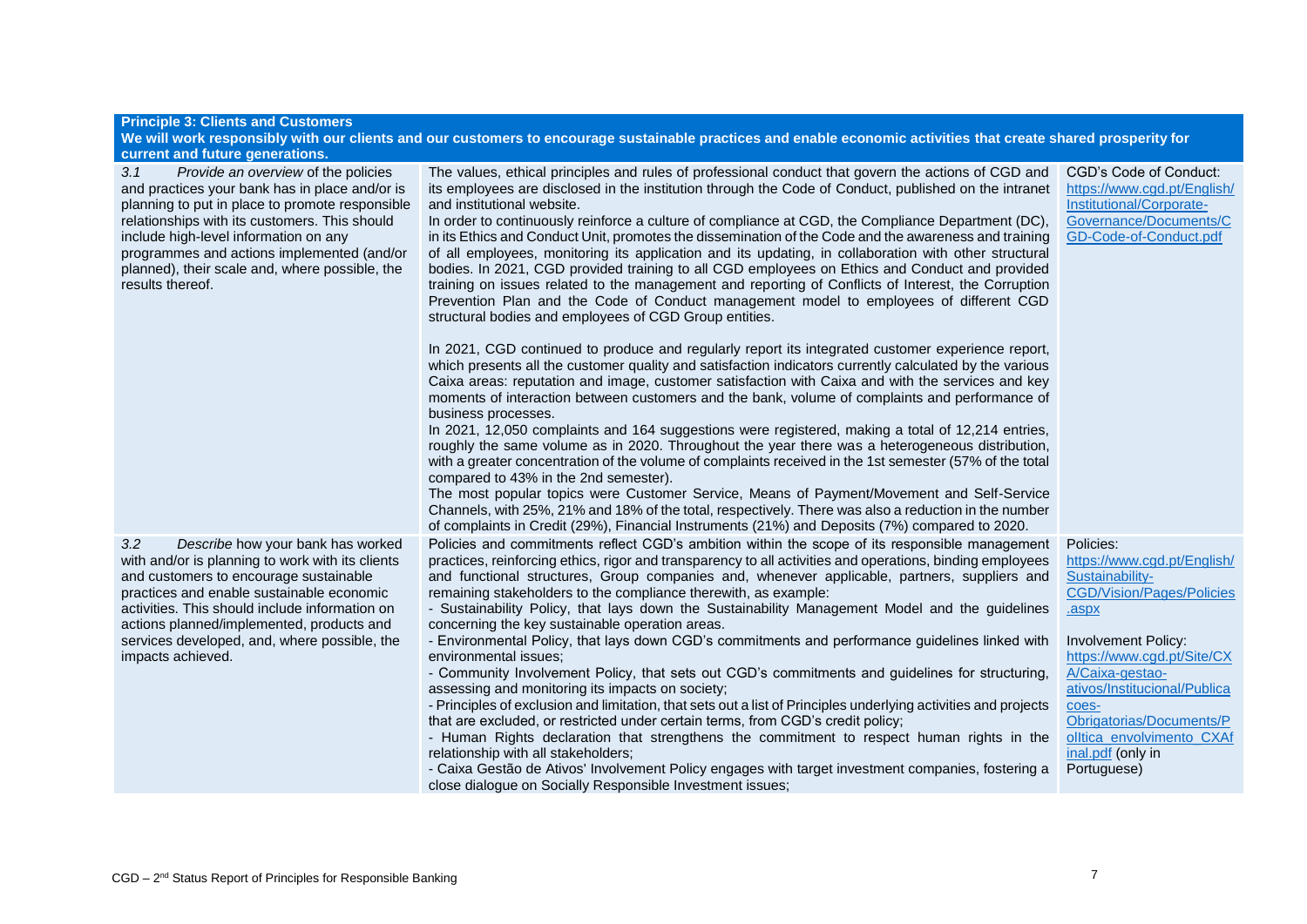|                                                                                                                                                                                      | - Caixa Gestão de Ativos' Socially Responsible Investment integrates ESG factors into investment<br>processes, in parallel with the use of traditional financial analysis factors;<br>- Caixa Gestão de Ativos' Exercise of Voting Rights involves companies through the exercise of voting<br>rights associated with assets under management;<br>CGD offer that are designed to achieve specific social responsibility and environmental goals. Among<br>these products we highlight:<br>Leasing for hybrid and electric vehicles - Financing to renew the company's automobile<br>fleet, by investing in more environmentally friendly vehicles such as hybrid and electric<br>vehicles. 35.9 million were financed in 2021, corresponding to 965 vehicles.<br>Line of Credit Exporting Companies - To support exporting companies in maintaining jobs<br>and export capacity. In 2021, 192 million euros were financed in this framework. | Sustainable offer:<br>https://www.cgd.pt/English/<br>Sustainability-<br>CGD/Responsible-<br><b>Business/Pages/Sustainab</b><br>le-Supply.aspx                                                                                                                                                   |
|--------------------------------------------------------------------------------------------------------------------------------------------------------------------------------------|----------------------------------------------------------------------------------------------------------------------------------------------------------------------------------------------------------------------------------------------------------------------------------------------------------------------------------------------------------------------------------------------------------------------------------------------------------------------------------------------------------------------------------------------------------------------------------------------------------------------------------------------------------------------------------------------------------------------------------------------------------------------------------------------------------------------------------------------------------------------------------------------------------------------------------------------|-------------------------------------------------------------------------------------------------------------------------------------------------------------------------------------------------------------------------------------------------------------------------------------------------|
|                                                                                                                                                                                      | CGD successfully completed a €500 million senior preferred debt issue in 2021. As a sustainable<br>financing instrument, the funds raised are directed at refinancing and financing new environmental<br>and socioeconomic development operations.<br>This is the first issue made by a Portuguese bank with these characteristics and is an important<br>milestone in terms of the commitments assumed by Caixa Geral de Depósitos in the sustainable<br>financing domain.<br>As main results achieved:<br>- First issue in ESG format by a Portuguese Bank;<br>- Demand reached 1.7 billion euros with 133 orders;<br>- The transaction set a coupon of 0.375%, which represents the lowest coupon for a Portuguese issuer<br>in this type of debt;<br>- Around 60% of the issue was allocated to ESG investors;<br>CGD developed a Sustainability Brochure that gathers the main initiatives of the year in sustainable                   | Sustainable Finance<br>Framework:<br>https://www.cad.pt/Enalish/<br>Investor-Relations/Debt-<br>Issuances/Prospectus/Pag<br>es/Sustainable-<br>Finance.aspx<br><b>Sustainability Performance</b><br>2020 Highlights:<br>https://www.cgd.pt/English/<br>Sustainability-<br>CGD/Performance/Docum |
|                                                                                                                                                                                      | matters, characterized by an inclusive and easy-to-read communication piece that allows reaching<br>more stakeholders.                                                                                                                                                                                                                                                                                                                                                                                                                                                                                                                                                                                                                                                                                                                                                                                                                       | ents/Sustainability_Perfor<br>mance2020.pdf                                                                                                                                                                                                                                                     |
| <b>Principle 4: Stakeholders</b>                                                                                                                                                     | We will proactively and responsibly consult, engage and partner with relevant stakeholders to achieve society's goals.                                                                                                                                                                                                                                                                                                                                                                                                                                                                                                                                                                                                                                                                                                                                                                                                                       |                                                                                                                                                                                                                                                                                                 |
| 4.1<br>Describe which stakeholders (or<br>groups/types of stakeholders) your bank has                                                                                                | In the chapter 4.6.1 - Forms of interaction with stakeholder expectations, CGD describes the most<br>relevant forms of interaction.                                                                                                                                                                                                                                                                                                                                                                                                                                                                                                                                                                                                                                                                                                                                                                                                          | Forms of interaction with                                                                                                                                                                                                                                                                       |
| consulted, engaged, collaborated or partnered                                                                                                                                        | Contacting with stakeholders makes it possible to assess their expectations in terms of sustainability,                                                                                                                                                                                                                                                                                                                                                                                                                                                                                                                                                                                                                                                                                                                                                                                                                                      | stakeholders (page 465)                                                                                                                                                                                                                                                                         |
| with for the purpose of implementing these<br>Principles and improving your bank's impacts.<br>This should include a high-level overview of<br>how your bank has identified relevant | their perception of CGD and their ability to respond to relevant topics; to assess the adequacy of the<br>communication channels used; and to identify opportunities for improvement in terms of economic,<br>environmental and social performance.                                                                                                                                                                                                                                                                                                                                                                                                                                                                                                                                                                                                                                                                                          | https://www.cgd.pt/English/<br>Investor-<br><b>Relations/Financial-</b><br>Information/CGD/2020/Doc                                                                                                                                                                                             |
| stakeholders and what issues were<br>addressed/results achieved.                                                                                                                     | In 2021, CGD reviewed its material topics by conducting a materiality assessment. In order to have<br>a holistic view of all relevant topics pertaining to environmental, social and governance matters, a<br>systematic, comprehensive and rigorous process was implemented, based on the following<br>premises:                                                                                                                                                                                                                                                                                                                                                                                                                                                                                                                                                                                                                            | uments/Annual-Report-<br>CGD-2020.pdf                                                                                                                                                                                                                                                           |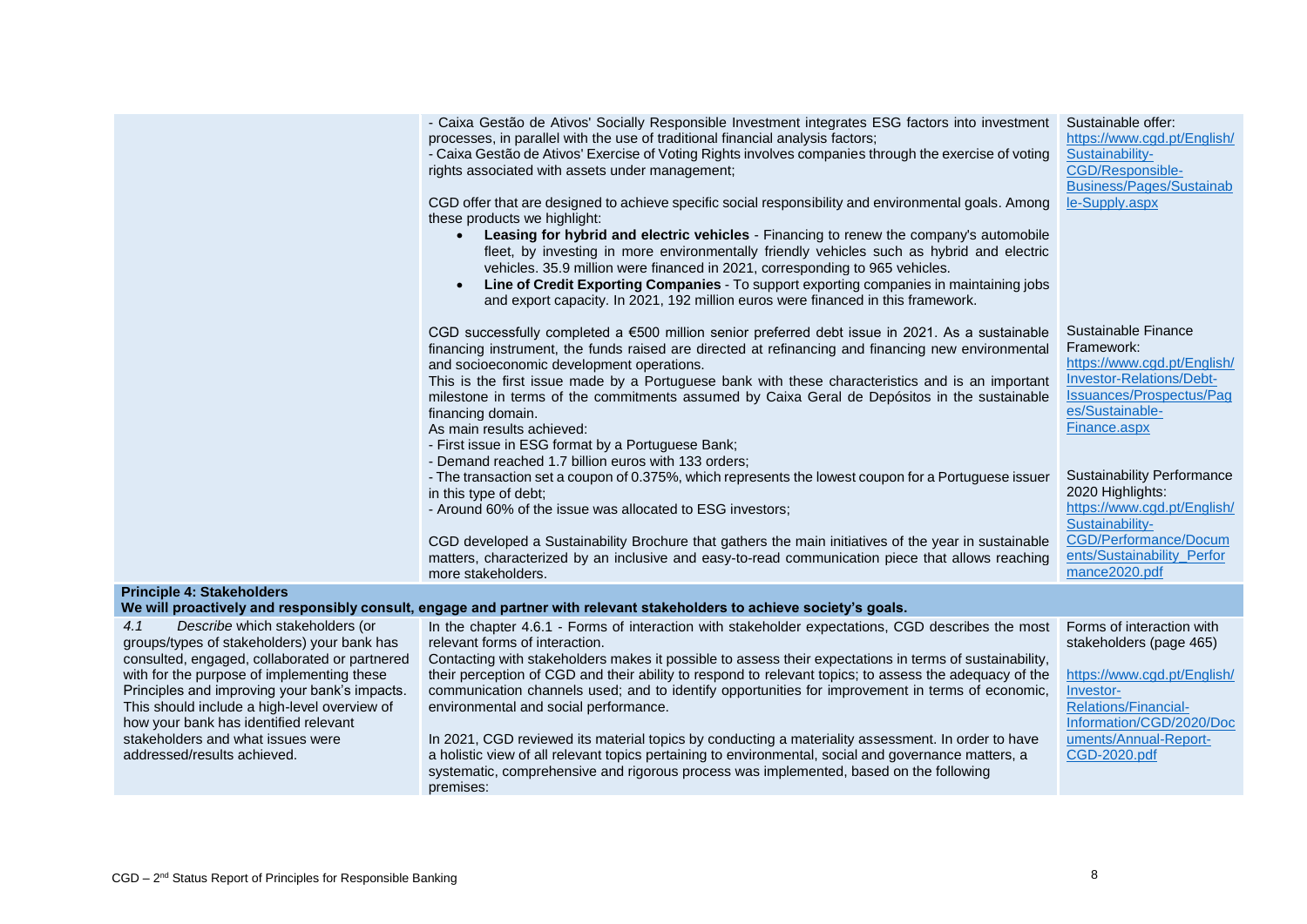financial sector;

3) Consulting with stakeholders to understand their main expectations.

In 2021 performed a Stakeholder Consultation, the questionnaire was aligned with the United Nations Sustainable Development Goals (SDGs) that defines the priorities and aspirations for global sustainable development for 2030 and aims to mobilize global efforts around a set of common goals and targets. This process involved 15 stakeholders' groups (employees of CGD, individual customers, employees of the CGD Group Companies, third sector institutions, business clients, state bodies and public entities, suppliers, financial companies, local community, business associations, investors, sustainability partners, supervisors, high education institutions and unions), in a total of 3.089 responses.

This process resulted in the identification of nine material topics:

- Financing the low-carbon economy;
- ESG governance practices and ethical business conduct;
- Equity, development, and employee well-being;
- Investment in the community;
- Sustainable management of operations in the value chain;
- Accessibility and financial inclusion;
- Environmental risks and climate action;
- Cybersecurity and data protection;
- Job creation and business development;



 $\bullet$ 

Society

Relevance to

Level Reflection Working Group for Sustainable Financing (Ministry of the Environment); Working Group on "Sustainable Financing" of the Portuguese Banking Association (APB), Working Group on Education and Financial Literacy of the Portuguese Banking Association (APB), the Carbon Neutrality and Sustainable Finance Working Group of BCSD Portugal, Group of Reflection and Support for Corporate Citizenship (GRACE).

CGD defined and implemented a new index to rank corporate clients in regards to ESG performance, called ESG Rating model, materializing the integration of ESG criteria in decisionmaking processes. Under the ESG Rating Model, constant engagement is required in order to support companies in the transition process towards a greener and more inclusive economy by providing inputs to improve their rating and to redirect capital flows towards sustainable financing strategies, ensuring value maximization for the various stakeholders.

#### Materiality Matrix:

\$ Einancing the low carbon

命  $ESG$  Go

[https://www.cgd.pt/English/](https://www.cgd.pt/English/Sustainability-CGD/Vision/Pages/Materiality.aspx) [Sustainability-](https://www.cgd.pt/English/Sustainability-CGD/Vision/Pages/Materiality.aspx)[CGD/Vision/Pages/Materia](https://www.cgd.pt/English/Sustainability-CGD/Vision/Pages/Materiality.aspx) [lity.aspx](https://www.cgd.pt/English/Sustainability-CGD/Vision/Pages/Materiality.aspx)

#### ESG Rating Model:

[https://www.cgd.pt/English/](https://www.cgd.pt/English/Sustainability-CGD/Responsible-Business/Pages/ESG-Rating-Model.aspx) [Sustainability-](https://www.cgd.pt/English/Sustainability-CGD/Responsible-Business/Pages/ESG-Rating-Model.aspx)[CGD/Responsible-](https://www.cgd.pt/English/Sustainability-CGD/Responsible-Business/Pages/ESG-Rating-Model.aspx)[Business/Pages/ESG-](https://www.cgd.pt/English/Sustainability-CGD/Responsible-Business/Pages/ESG-Rating-Model.aspx)[Rating-Model.aspx](https://www.cgd.pt/English/Sustainability-CGD/Responsible-Business/Pages/ESG-Rating-Model.aspx)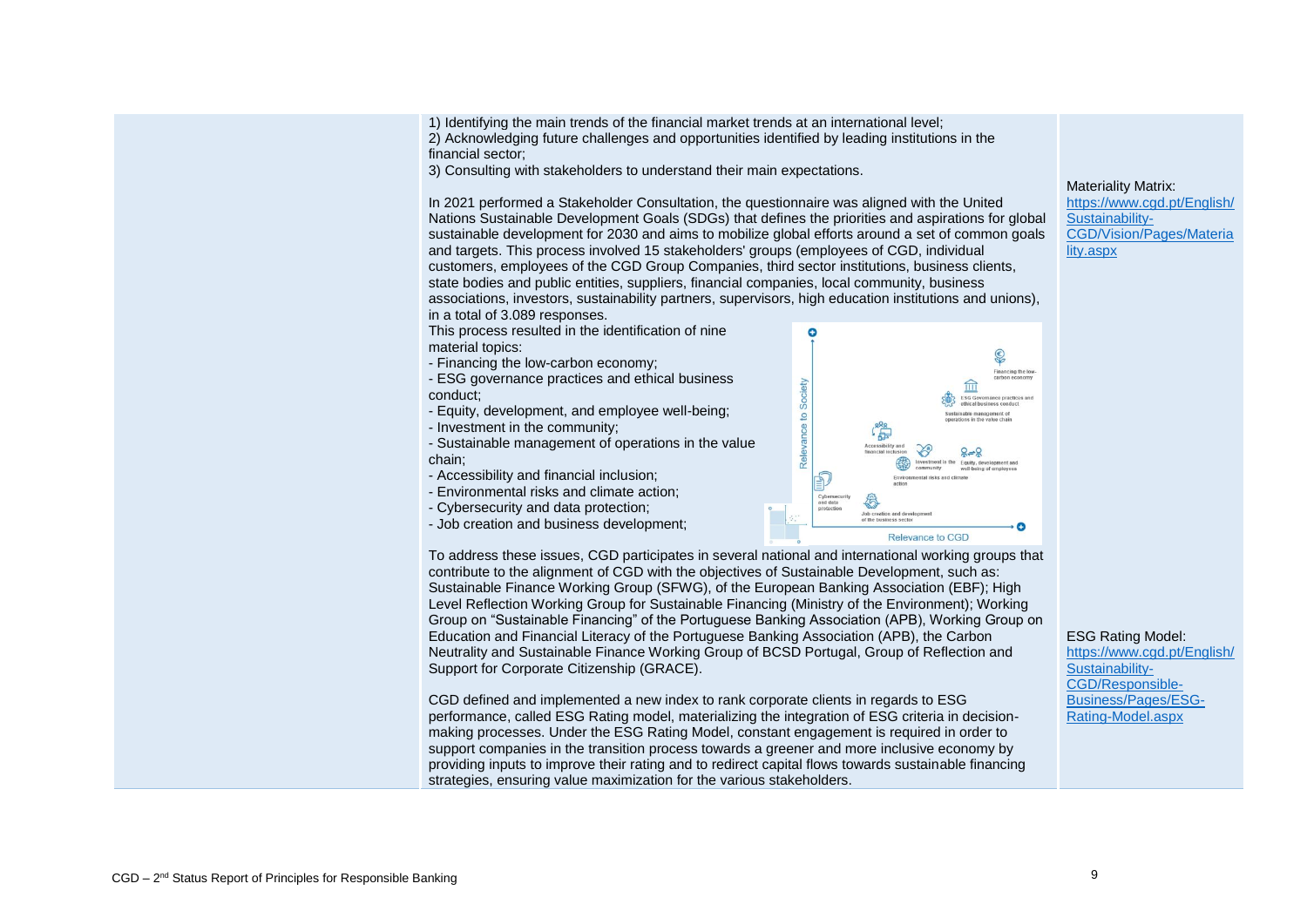## **Principle 5: Governance & Culture**

**We will implement our commitment to these Principles through effective governance and a culture of responsible banking**

5.1 *Describe* the relevant governance structures, policies and procedures your bank has in place/is planning to put in place to manage significant positive and negative (potential) impacts and support effective implementation of the Principles.

ESG practices of governance and ethical business conduct is a material topic for CGD. The existence of an effective governance structures, policies and procedures are essential for the implementation of the Principles for Responsible Banking.

The management model for sustainability is transversal to CGD, with the most relevant structural bodies involved in the implementation of the Corporate Sustainability Program, as well as other structures (national and international) depending on the issues under analysis.

Sustainability Management Model (page 477) [https://www.cgd.pt/English/](https://www.cgd.pt/English/Investor-Relations/Financial-Information/CGD/2020/Documents/Annual-Report-CGD-2020.pdf) [Investor-](https://www.cgd.pt/English/Investor-Relations/Financial-Information/CGD/2020/Documents/Annual-Report-CGD-2020.pdf)[Relations/Financial-](https://www.cgd.pt/English/Investor-Relations/Financial-Information/CGD/2020/Documents/Annual-Report-CGD-2020.pdf)[Information/CGD/2020/Doc](https://www.cgd.pt/English/Investor-Relations/Financial-Information/CGD/2020/Documents/Annual-Report-CGD-2020.pdf) [uments/Annual-Report-](https://www.cgd.pt/English/Investor-Relations/Financial-Information/CGD/2020/Documents/Annual-Report-CGD-2020.pdf)[CGD-2020.pdf](https://www.cgd.pt/English/Investor-Relations/Financial-Information/CGD/2020/Documents/Annual-Report-CGD-2020.pdf)

The Sustainability Committee is the advisory body of the Executive Committee, chaired by the CEO and composed of managers from the different corporate areas with responsibility for the implementation of activities associated with the Sustainability Strategy.



**Board of Directors** - CGD Group's highest decision-making body for sustainability-related policies and strategies.

**Executive Committee** - Decision-making body that guides and supervises the progress on the implementation of strategic initiates at the CGD Group, so as to generate value and profitability for the Bank.

**Governance Committee** - Body that monitors compliance with the principles of governance and strategy assessment, as well as with sustainability policies. It is responsible for submitting, to the Board of Director's approval, guidelines for the sustainability strategy, social and environmental sustainability.

**Sustainability Committee** - Advisory body to the Executive Committee that supervises management and provides guidelines on decisions concerning the implementation of the Sustainability Strategy.

**Sustainability Department (Corporate Support Division)** - Coordinates the plan for strategic initiatives, programs and related systems, ensuring mechanisms and internal circuits for carrying out performance indicators, assessments and reporting procedures.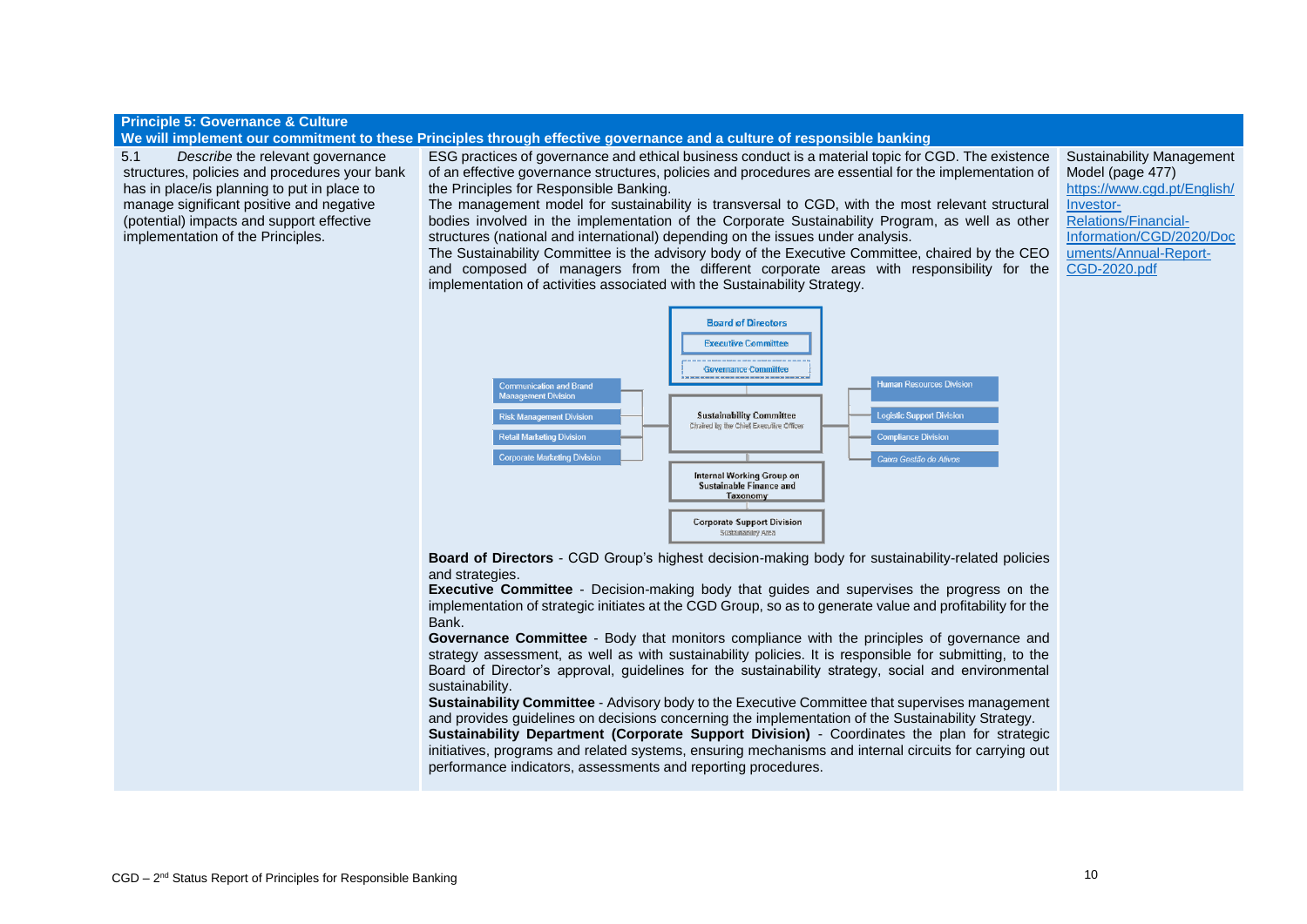|                                                                                                                                                                                                                                                                                                                                                                       | In 2022, CGD appointed a Chief Sustainability Officer (CSO). Hence, the Sustainability Committee<br>now requires the presence of the CEO, CSO and, in order to broaden the governance culture and the<br>link between financial and sustainable development, the CRO (Chief Risk Officer).                                                                                                                                                                                                                                                                                                                                                                                                                                                                                                                                                                                                                                                                                                                                                                                                                                                                                                                                                                                                                                                                                                                                                                                                                                                                                                                                                                                                                                                                                                                                                                                                                                                                                                                                                                                                                                                                                                                                                                                                                                                                                                                                                                                                                                                                                                                                                                                     |                                                                                                                                                                                                                                                                                                                                                                                                                                                                                                                                                                               |
|-----------------------------------------------------------------------------------------------------------------------------------------------------------------------------------------------------------------------------------------------------------------------------------------------------------------------------------------------------------------------|--------------------------------------------------------------------------------------------------------------------------------------------------------------------------------------------------------------------------------------------------------------------------------------------------------------------------------------------------------------------------------------------------------------------------------------------------------------------------------------------------------------------------------------------------------------------------------------------------------------------------------------------------------------------------------------------------------------------------------------------------------------------------------------------------------------------------------------------------------------------------------------------------------------------------------------------------------------------------------------------------------------------------------------------------------------------------------------------------------------------------------------------------------------------------------------------------------------------------------------------------------------------------------------------------------------------------------------------------------------------------------------------------------------------------------------------------------------------------------------------------------------------------------------------------------------------------------------------------------------------------------------------------------------------------------------------------------------------------------------------------------------------------------------------------------------------------------------------------------------------------------------------------------------------------------------------------------------------------------------------------------------------------------------------------------------------------------------------------------------------------------------------------------------------------------------------------------------------------------------------------------------------------------------------------------------------------------------------------------------------------------------------------------------------------------------------------------------------------------------------------------------------------------------------------------------------------------------------------------------------------------------------------------------------------------|-------------------------------------------------------------------------------------------------------------------------------------------------------------------------------------------------------------------------------------------------------------------------------------------------------------------------------------------------------------------------------------------------------------------------------------------------------------------------------------------------------------------------------------------------------------------------------|
| 5.2<br>Describe the initiatives and measures<br>your bank has implemented or is planning to<br>implement to foster a culture of responsible<br>banking among its employees. This should<br>include a high-level overview of capacity<br>building, inclusion in remuneration structures<br>and performance management and leadership<br>communication, amongst others. | CGD's Corporate Social Responsibility aims to support the community by implement strategies,<br>policies and actions to foster a more responsible and inclusive business, within the Bank's various<br>spheres of activity, namely at the social and environmental level, promoting value creation for society<br>and other stakeholders:<br>- CGD's Corporate Volunteering Programme encourages solidarity and team work among employees,<br>fostering a corporate social responsibility culture, promoting their engagement in environmental and<br>social projects. In 2021, the Caixa Volunteer Day, which usually takes place in April, managed to<br>gather 150 workers, resulting in 3 tons of food collected that was equitably distributed amongst 24<br>social institutions.<br>- CGD promotes the integration of good environmental practices among its workers through different<br>initiatives:<br>i) CGD's Headquarters is certified with an Environmental Management System (EMS) in accordance<br>with ISO 14001, which makes sure that the building and the people in it are closely influenced on their<br>environmental performance through internal communication and annual audits.<br>ii) All CGD's workers are subject to e-learning trainings on financial matters, as well as anti-corruption<br>and sustainability practices.<br>Employees whose duties are directly related to sustainability (e.g. Sustainability Unit) have KPI's that<br>assess the achievement of certain objectives and that are also related to CGD's Sustainability<br>Strategy. The achievement of these objectives has a positive impact on performance evaluation and<br>therefore on the performance bonuses/incentives<br>CGD employees have several ways of complaining or asking questions:<br>- Employees can submit the question through the "HR helpdesk" application available on the CGD<br>Group's human resources portal, "Caixapessoal". Through this application, the question will be sent<br>directly to the respective HR area in order to obtain a personalized response. This application<br>generates a request number, and the employee is informed of the area and the person who is<br>analyzing the request and its status.<br>- Alternatively, employees can question/complain via email or letter, addressed to the Human<br>Resources Direction.<br>For the specific situation of reporting harassment in the workplace, employees who have knowledge<br>of the practice of harassment or who believe they are being subjected to harassment in the workplace<br>must report it in writing to the management responsible for internal auditing. | Commitments<br>adopted<br>(page 462)<br>https://www.cgd.pt/English/<br>Investor-<br><b>Relations/Financial-</b><br>Information/CGD/2020/Doc<br>uments/Annual-Report-<br>CGD-2020.pdf<br>Caixa Volunteer Program<br>(page 473)<br>https://www.cqd.pt/English/<br>Investor-<br>Relations/Financial-<br>Information/CGD/2020/Doc<br>uments/Annual-Report-<br>CGD-2020.pdf<br>Environmental<br>Responsibility - EMS (page<br>491)<br>https://www.cqd.pt/English/<br>Investor-<br><b>Relations/Financial-</b><br>Information/CGD/2020/Doc<br>uments/Annual-Report-<br>CGD-2020.pdf |